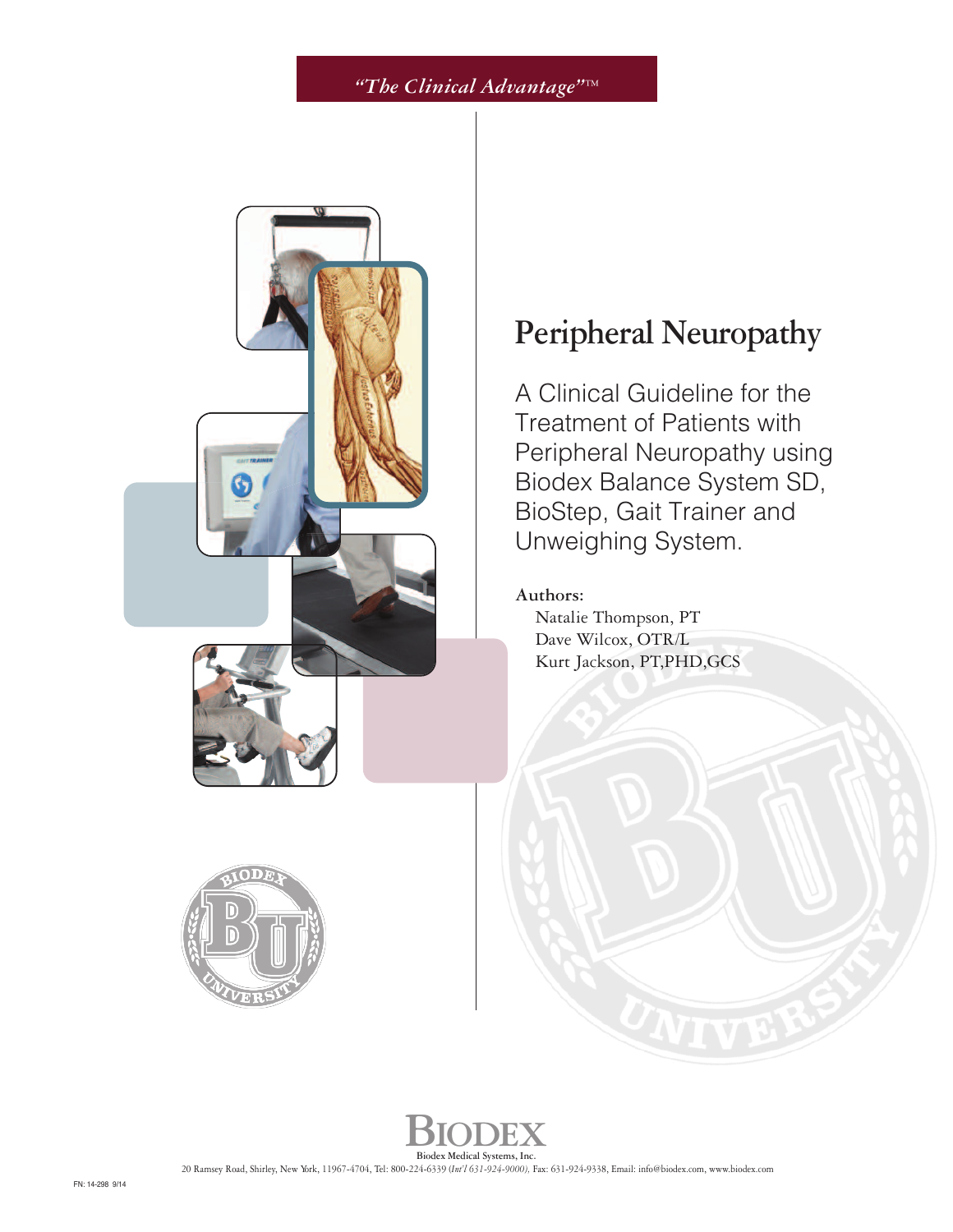# About the Authors:

#### **Natalie Thompson, PT**

Natalie Thompson is a 1992 graduate of SUNY at Stony Brook. She holds a dual degree in Biology and Physical Therapy. She has a background in clinical, managerial and educational settings. Natalie has practiced for 10 years in orthopedics with specialized training from the McKenzie Institute and Institute of Physical Art. Since 2001, she has focused on working with neurologically impaired patients. She was a hands on manager for United Cerebral Palsy for six years, after which she began treating young children up to five years of age. She was an adjunct Teaching Assistant for Stony Brook in the Physical Therapy program. Currently, Natalie works for Biodex as a Clinical Administrator and Applied Clinician. She remains a part time treating clinician and consultant working with children up to three years of age.

#### **David Wilcox, OTR/L**

David Wilcox is an experienced Occupational Therapist who has worked in the field for 16 years. David started his OT career in 1998 at Moss Rehabilitation Hospital in Philadelphia, treating an array of diagnoses such as traumatic brain injury, stroke, spinal cord injury, cardiac, pulmonary, and orthopedic conditions. Today David not only continues to treat patients in the rehabilitative setting, but has expanded his role to student supervisor, guest lecturer and adjunct professor with specific focus on neuroscience and cognition. Since 2010, David has used his advanced clinical knowledge as a consultant for Biodex Medical Systems, Inc., training therapists on the use of the Unweighing System, Gait Trainer, and Balance System SD from a logistical and clinical perspective. He has also developed and taught advanced training courses on these three products.

#### **Kurt Jackson PT, PhD, GCS**

Kurt is the neurology coordinator at the University of Dayton's Doctor of Physical Therapy Program. He has published numerous scientific studies on balance and gait in individuals with neurological disorders. He has also written several book chapters on the role of exercise in the management of chronic neurological disorders. He has also presented locally and nationally on the rehabilitation of individuals with multiple sclerosis, stroke, Parkinson's disease and peripheral neuropathy.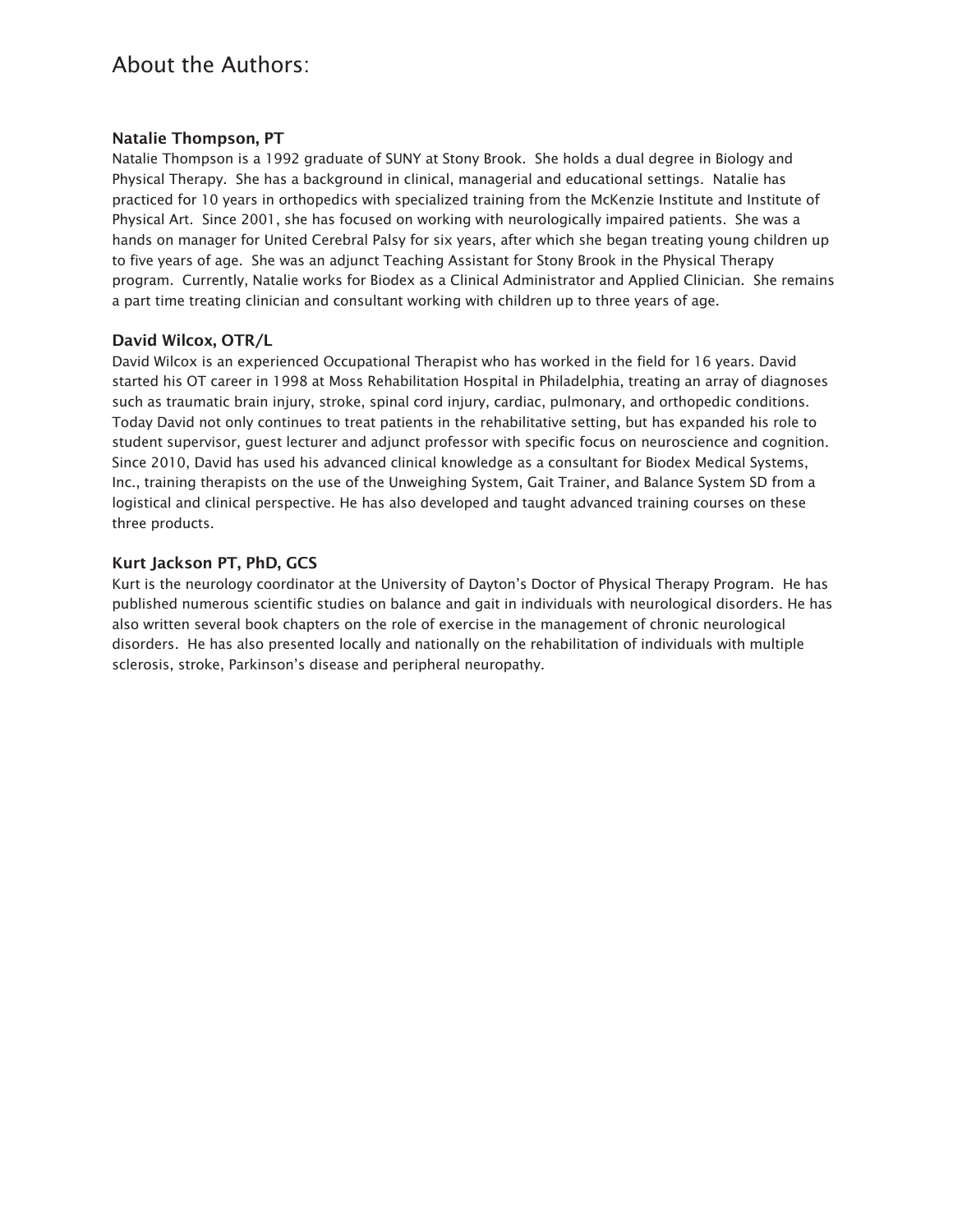# **CLINICAL GUIDELINES**<br>for Peripheral Neuropathy

# **Table of Contents**

| <b>Diagnosis Specific Testing and Treatment Guide</b> |  |
|-------------------------------------------------------|--|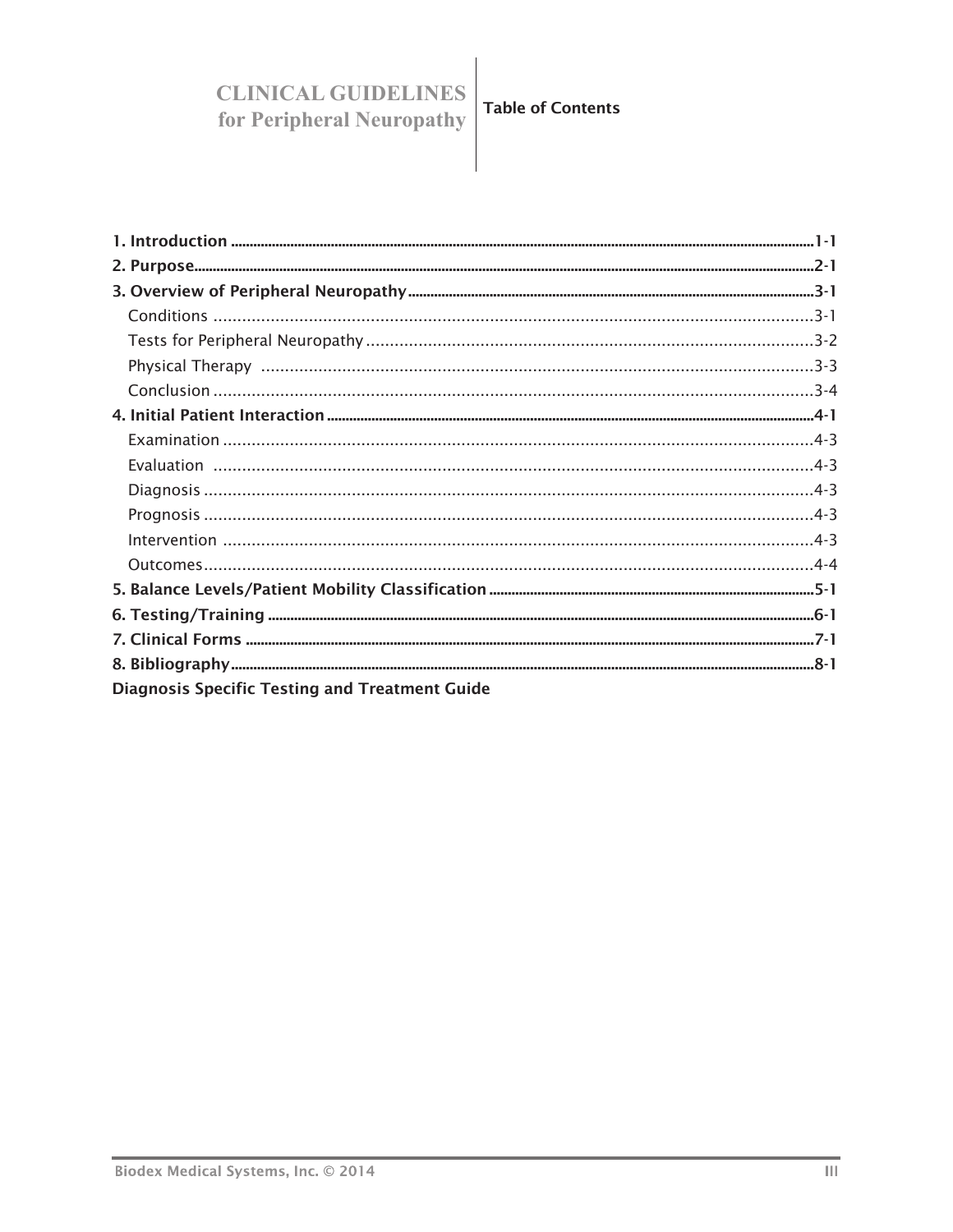# 1. Introduction

Biodex Medical Systems, Inc. has been providing innovative medical devices and service excellence for more than 60 years. We're especially proud of this accomplishment and earned it the old-fashioned way – by putting our customers and employees first. It all begins with our belief in science-based solutions.

At Biodex, over 200 employees strive to keep our customers at the forefront of the art and science of medicine. It's no wonder so many world-class facilities call Biodex first.

Within this guide you will find an overview of the signs and symptoms common to Peripheral Neuropathy along with recommended treatment strategies. Online eLearning courses are available on the Biodex website in support of this educational resource. www.biodex.com/elearning.

A Diagnosis Specific Testing and Treatment Guide, located in the back of this document, is intended to provide treatment strategies at a glance, directly related to specific impairments.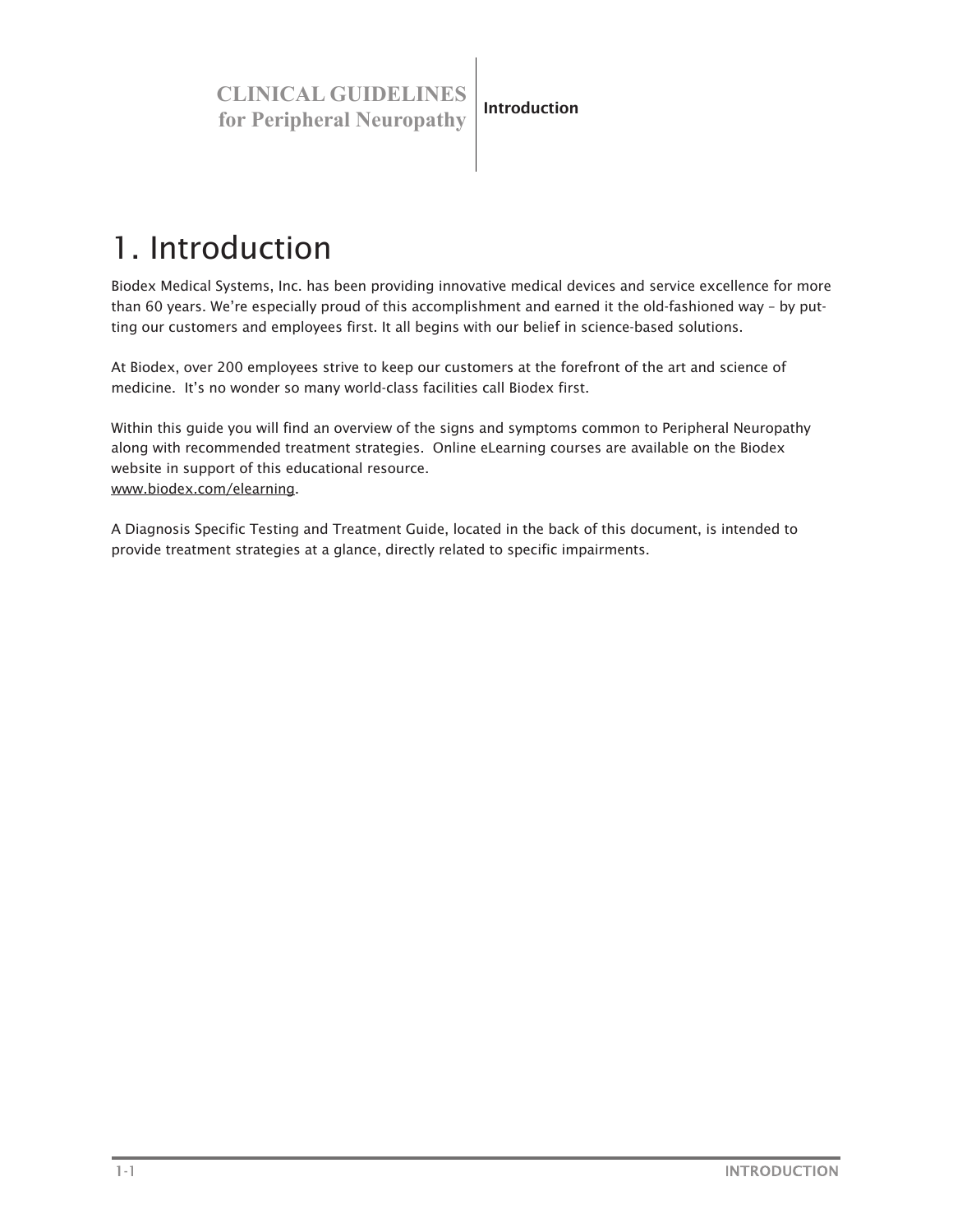# **Purpose**

# 2. Purpose

This Clinical Resource Guideline is intended to be used as a guide and not to supersede clinical judgment or a therapist's decision-making process. The role of the Guideline is to improve patient outcomes as well as increase overall department efficiency.

By incorporating traditional examination/evaluation techniques with today's level of technology, Biodex products will assist in maximizing therapist time management and effectiveness. The utilization of standardized, objective testing/training devices can make treatments easily reproducible. The above, combined with integrating research, will assist with the creation of an evidence-based productive practice where tradition and technology meet.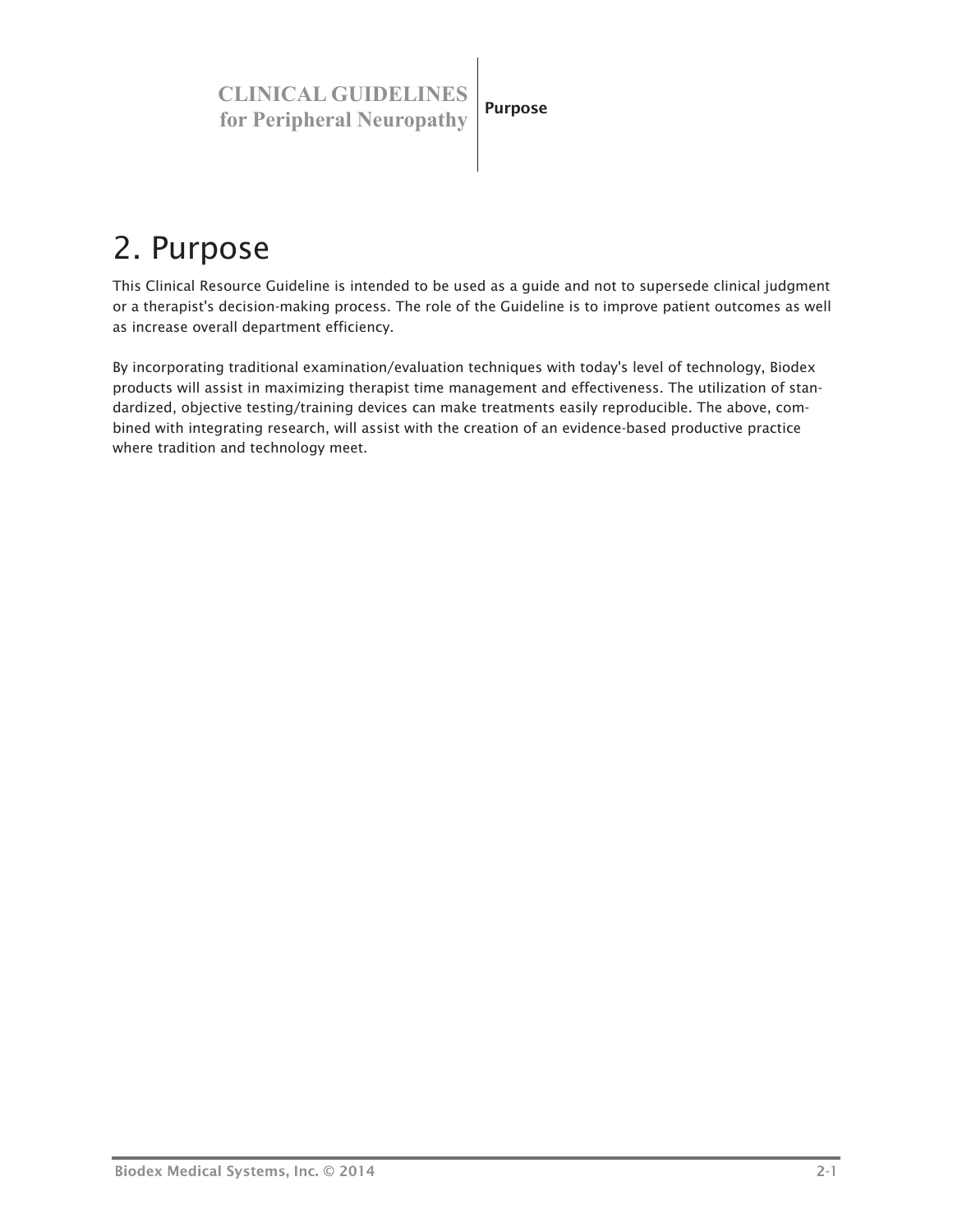# 3. Overview of Peripheral Neuropathy

Peripheral neuropathy occurs due to damage to the peripheral nervous system. These are the nerves which travel distally from the spinal cord and transmit information from the brain and spinal cord (the central nervous system) to every other part of the body. (See Figure 1). Peripheral nerves also send sensory information back to the brain and spinal cord, such as a message that the feet or hands are cold. When the peripheral nervous system suffers from damage, the messages between brain and body are sometimes distorted or interrupted.



Every peripheral nerve has a highly specialized function in a specific part of the body. Therefore, the result of peripheral damage presents with a wide array of symptoms. The various symptoms that may present are numbness, tingling, sensitivity to touch, muscle weakness and balance loss. Some people lose their sensation and report that they feel as if they are wearing gloves or stockings. Position sense, vibratory sense and multiple-point discrimination ability can also be diminished or even lost. In severe cases, symptoms may present as burning sensations, muscle wasting, muscle weakness or even paralysis.

*Figure 1*

Peripheral neuropathy can occur suddenly, progress rapidly and then resolve, as in Guillain-Barré syndrome. In other forms of peripheral neuropathy, called chronic types, symptoms begin subtly and progress insidiously. Some people may experience exacerbation and remission, have periods of relief and then relapse. Very few forms prove fatal unless complicated by other diseases and health impairments.

# **Conditions**

Peripheral neuropathy may be either acquired or inherited. Causes of acquired peripheral neuropathy include physical injury (trauma) to a nerve, tumors, toxins, autoimmune responses, nutritional deficiencies, alcoholism, and vascular and metabolic disorders.

### **Acquired Neuropathy**

Physical injury (trauma) is the most common cause of injury to a nerve. Injury or sudden trauma, such as from automobile accidents, falls, and sports-related activities, can cause nerves to be partially or completely severed, crushed, compressed, or stretched, sometimes so forcefully that they are partially or completely detached from the spinal cord. Less dramatic traumas can also cause serious nerve damage. Broken or dislocated bones can exert damaging pressure on neighboring nerves, and slipped disks between vertebrae can compress nerve fibers where they emerge from the spinal cord.

Systemic diseases, hormonal imbalances, vitamin deficiencies, kidney involvement, infections and autoimmune disorders affect the entire body and often cause peripheral neuropathy. These disorders may include: metabolic and endocrine disorders. Diabetes mellitus is a leading cause of peripheral neuropathy in the United States.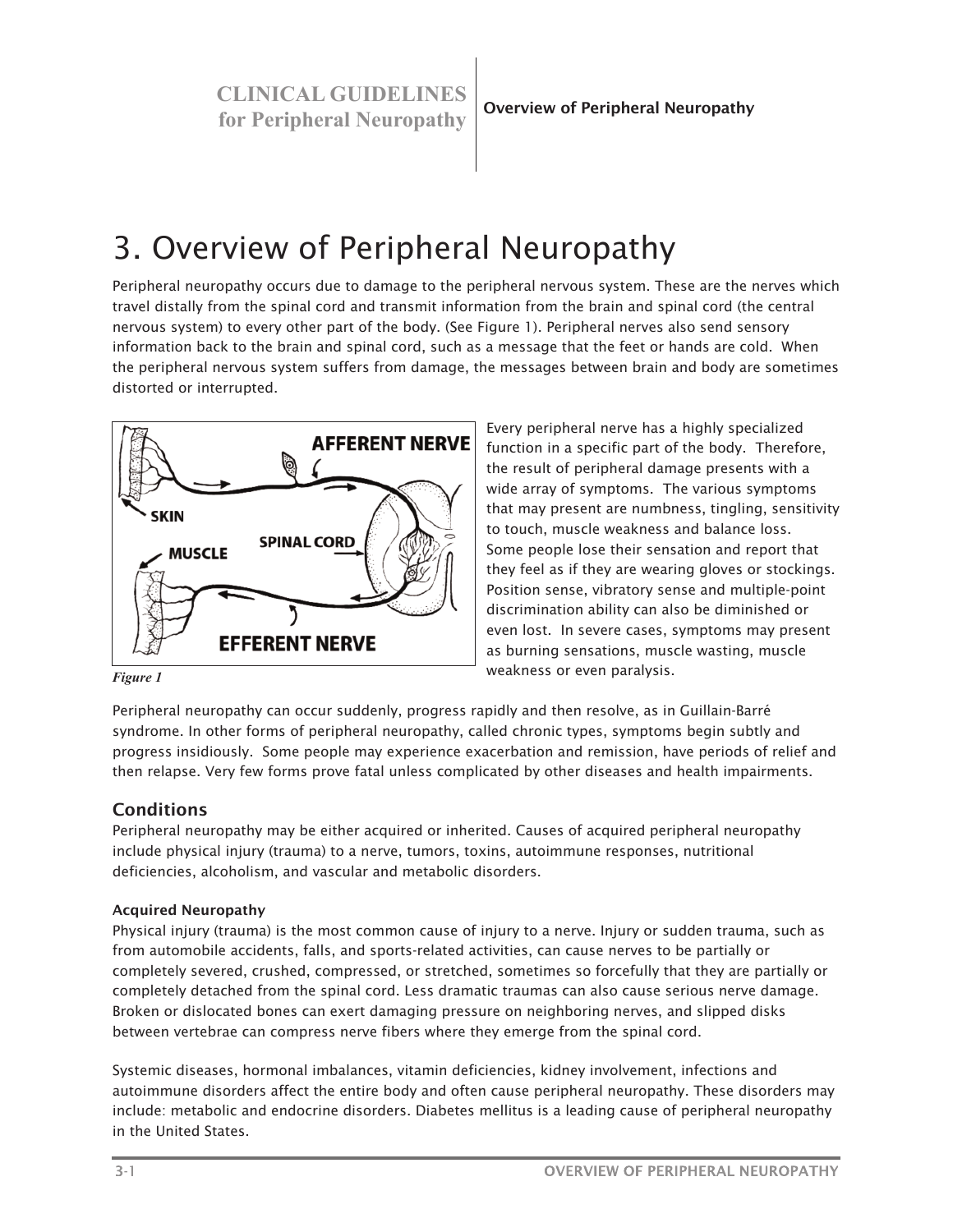Some neuropathies are caused by inflammation resulting from immune system activities rather than from direct damage by infectious organisms. These are autoimmune diseases and typically are neuropathies that can develop quickly or slowly. They can be chronic forms or exhibit a pattern of alternating remission and relapse. Acute inflammatory demyelinating neuropathy, better known as Guillain-Barré syndrome, can damage motor, sensory, and autonomic nerve fibers. Most people recover from this syndrome although severe cases can be life threatening.

Toxins can also cause peripheral nerve damage. People who are exposed to heavy metals (such as arsenic, lead, mercury, and thallium), industrial drugs, or environmental toxins frequently develop neuropathy. Certain anticancer drugs, anticonvulsants, antiviral agents, and antibiotics have side effects that can include peripheral nerve damage, thus limiting their long-term use.

#### **Inherited Neuropathy**

Inherited forms of peripheral neuropathy are caused by changes in the genetic code or by genetic mutations. Some genetic errors lead to mild neuropathies with symptoms that begin in early adulthood and result in little, if any, significant impairment. More severe hereditary neuropathies often appear in infancy or childhood.

#### **Tests for Peripheral Neuropathy**

Diagnosing peripheral neuropathy is often difficult because the symptoms are highly variable. A thorough physical exam, patient history, neurological exam and any previous screening/testing, and other additional tests may be ordered to help determine the cause and extent of the nerve involvement. Peripheral neuropathy is a lower motor neuron impairment.

Electromyography (EMG) involves inserting a fine needle into a muscle to compare the amount of electrical activity present when muscles are at rest and when they contract. EMG tests can help differentiate between muscle and nerve disorders. Nerve conduction velocity (NCV) tests can precisely measure the degree of damage in larger nerve fibers, revealing whether symptoms are being caused by degeneration of the myelin sheath or the axon.

No medical treatments currently exist that can cure inherited peripheral neuropathy. However, there are therapies for many other forms. In general, adopting healthy habits such as maintaining optimal weight, avoiding exposure to toxins, following a physician-supervised exercise program, eating a balanced diet, correcting vitamin deficiencies, and limiting or avoiding alcohol consumption can reduce the physical and emotional effects of peripheral neuropathy.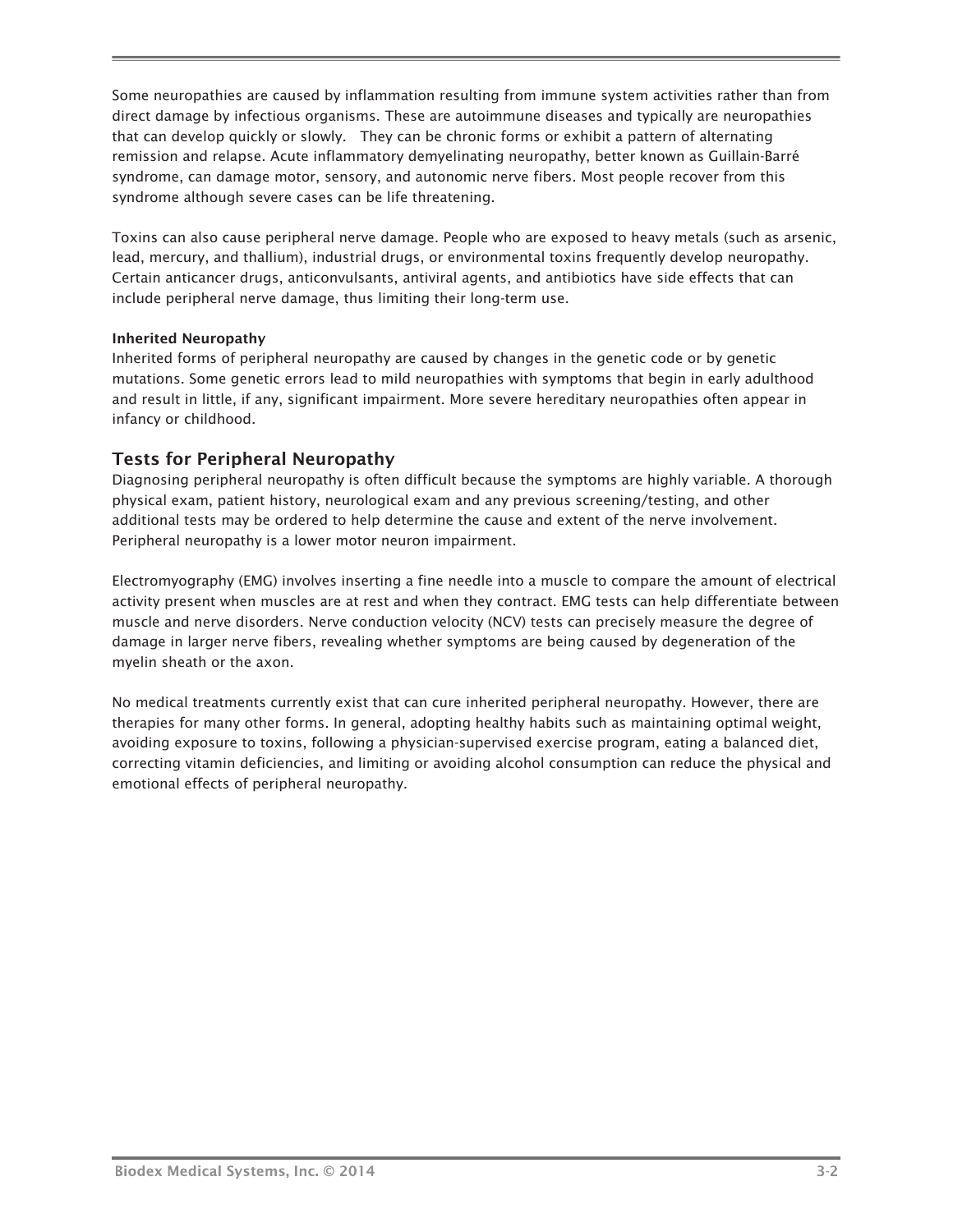### **Physical Therapy**

Active and passive forms of exercise can reduce spasms, improve muscle strength, and prevent muscle wasting in paralyzed limbs. Losing sensation and strength in the extremities can create balance issues and present as a fall risk. As a result of muscular weakness, decreased range of motion and compromised balance, the patient may present with poor endurance.

Mechanical aids can help reduce pain and lessen the impact of physical disability. Hand or foot braces can compensate for muscle weakness or alleviate nerve compression. Orthopedic shoes can improve gait disturbances and help prevent foot injuries in people with a loss of pain sensation.

#### **In the Clinic**

Peripheral neuropathy clinically presents with physical signs of neurological dysfunction such as weakness or sensory loss, decreased strength and balance. Muscle contractions produce the force required for postural responses and locomotion. When a muscle contraction is interrupted due to peripheral compromise, even posture can be affected. A chain reaction then occurs; gait, balance, mobility and function are directly influenced. In general, neuropathy will create specific impairments with resultant clinical presentations, although every client will present uniquely. The basic overall impairments, observable clinical impression and characteristics of a neuropathic gait are listed in Figure 2.

| <b>IMPAIRMENTS</b>                   | <b>CLINICAL IMPRESSION</b>                                                                                      |
|--------------------------------------|-----------------------------------------------------------------------------------------------------------------|
| <b>Decreased LE /Muscle Strength</b> | Unilateral/bilateral genu recurvatum<br>Foot drop/foot slap<br>High steppage gait                               |
| <b>Decreased Proprioception</b>      | Wide base of support                                                                                            |
| <b>Decreased Endurance</b>           | Slow gait speed                                                                                                 |
| <b>Range of Motion Deficits</b>      | Foot drop                                                                                                       |
| <b>Sensory Deficits</b>              | Poor weight bearing in lower extremities                                                                        |
| <b>Decreased Balance</b>             | Ataxia<br>Stumbling/falls<br>Wide base of support                                                               |
| <b>Gait Abnormalities</b>            | Stance phase asymmetrical<br>Shortened step and stride length<br>Slow gait speed<br>Minimal or absent arm swing |
| <b>Postural Changes</b>              | Lateral trunk lean R/L<br>Kyphosis<br>Asymmetry in midsagittal planes                                           |

#### **Impairments**

*Figure 2*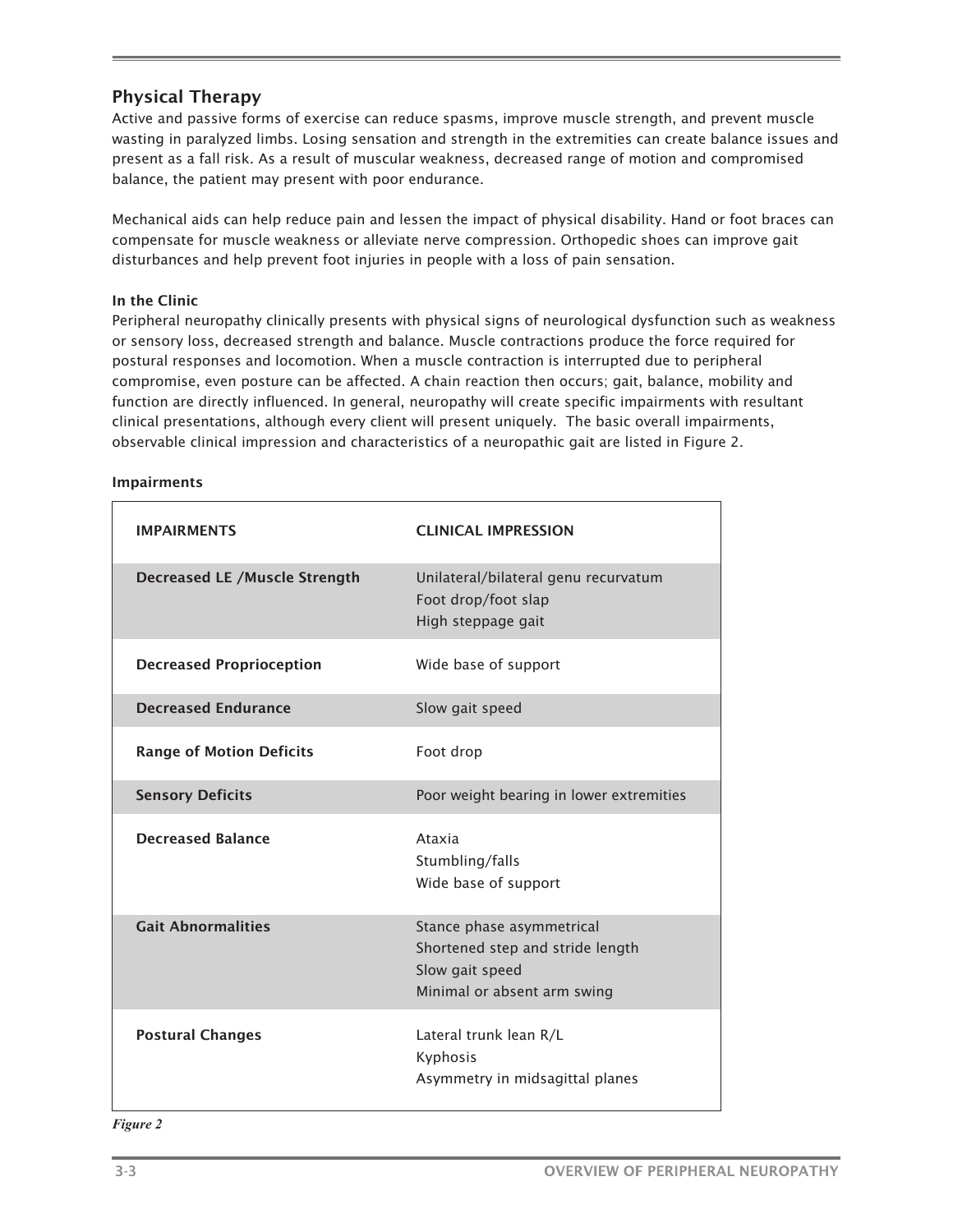#### **Function**

The optimal physical therapy goal is to maximize an individual's functional abilities and return them to their highest level of independence.

A break in the mobility chain due to an acquired illness can affect all components of mobility including strength, balance, proprioception, ambulation status, endurance and range of motion. Remediation versus a compensatory approach will best maximize the ability to improve activity and return the participation in all functional activities.

### **Conclusion**

Following the completion of this Clinical Resource Guideline on Peripheral Neuropathy the anticipated learning outcomes are as follows:

- Demonstrate a commitment to personal and professional growth with valid and reliable information.
- Guide healthcare professionals in the clinical decision-making process for developing a plan of care and intervention strategy when utilizing isokinetic equipment.
- Communicate clear and concise guidelines to assist in the education of therapists and healthcare professionals.
- Assist in guiding healthcare providers to function as independent problem solvers in the practice environment relating to neurologic impairment and training on isokinetic equipment.
- Supplement the theoretical learning of physical therapy pertinent to isokinetic testing and training with a carryover to functional activities.
- Integrate knowledge of neurological testing/training and physical therapy in order to modify treatment approaches that reflect the breadth and scope of healthcare practices.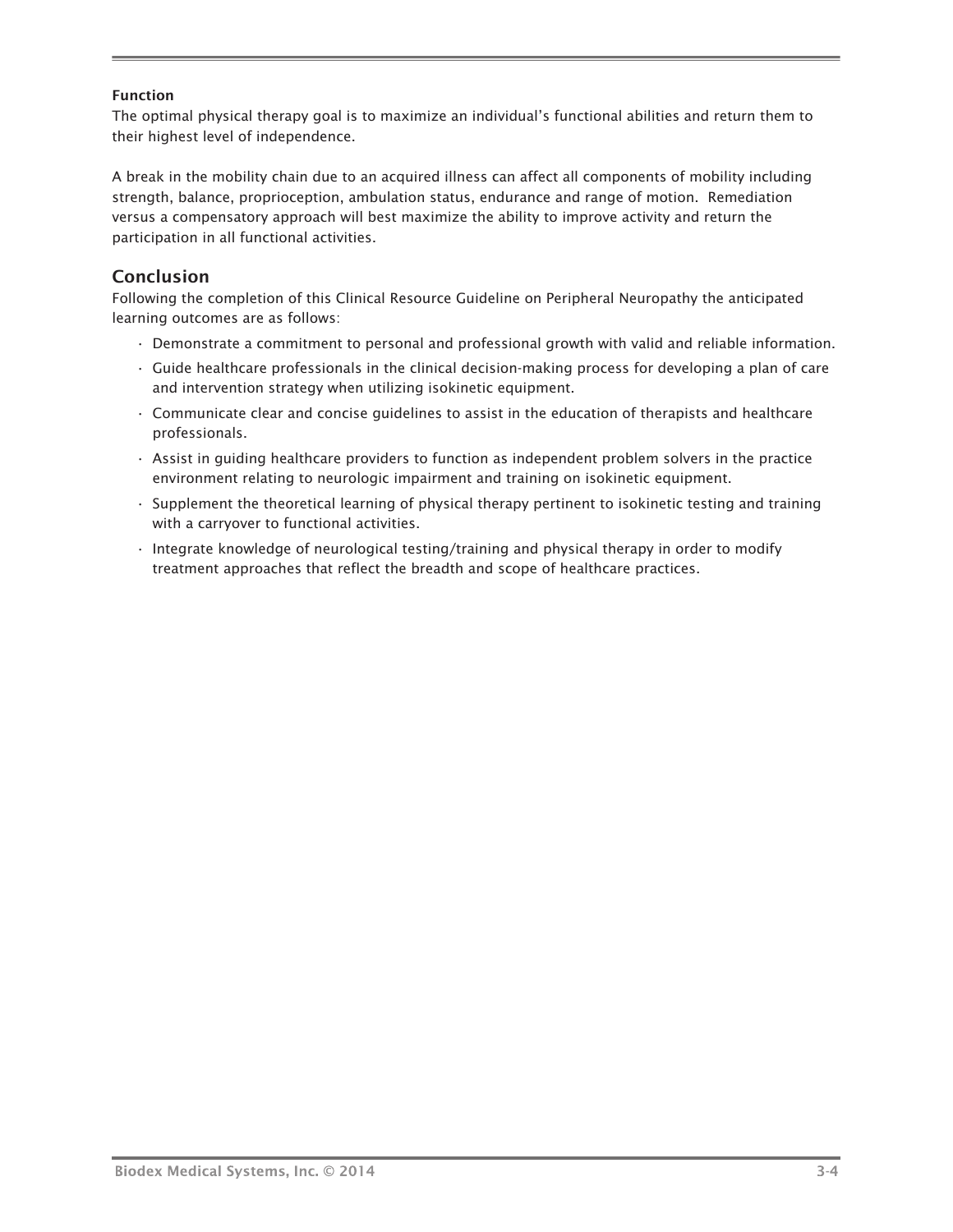# 4. Initial Patient Interaction

**Elements of the Patient/Client Management Model.**

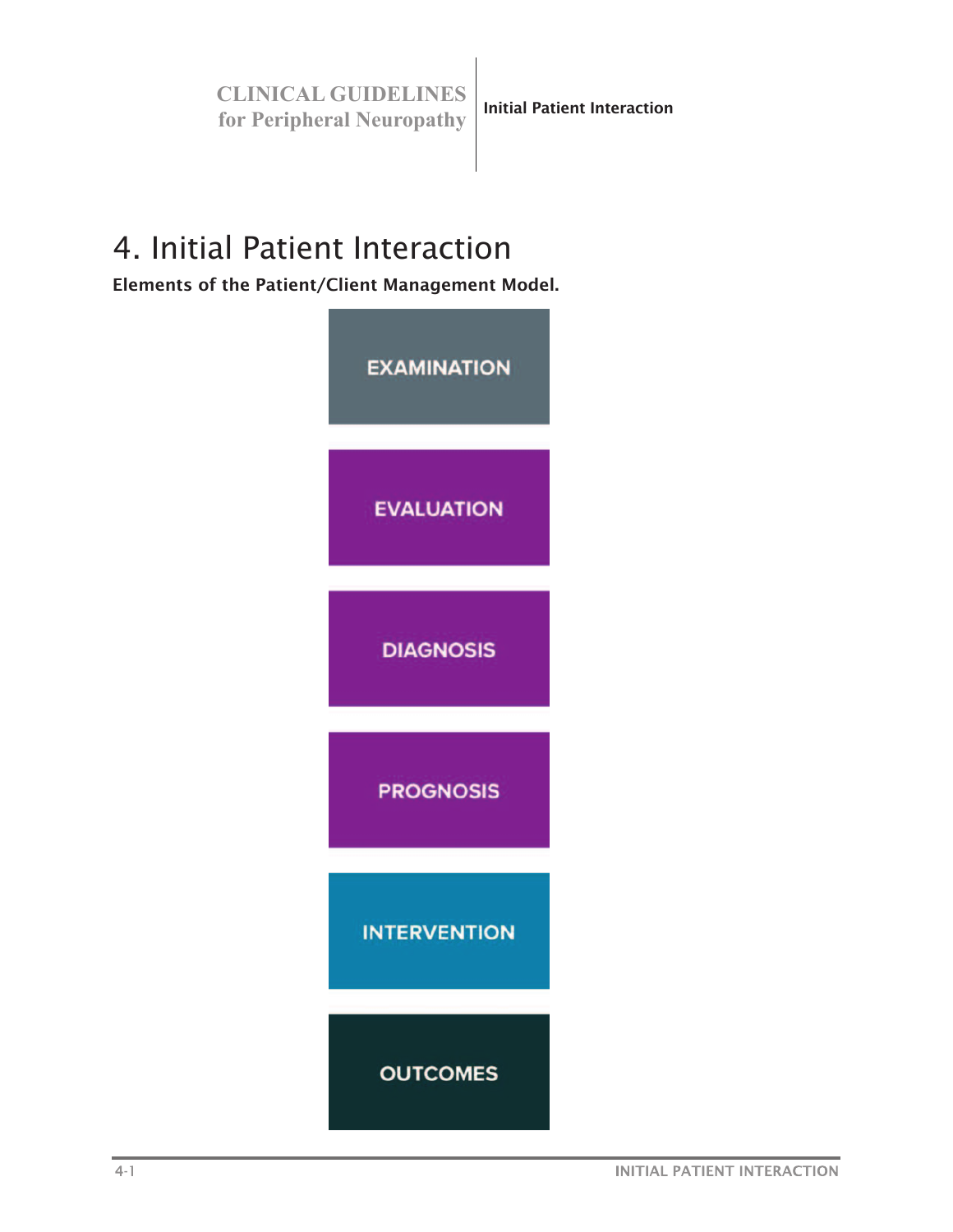### **Types of data that may be generated from a patient or client history.**

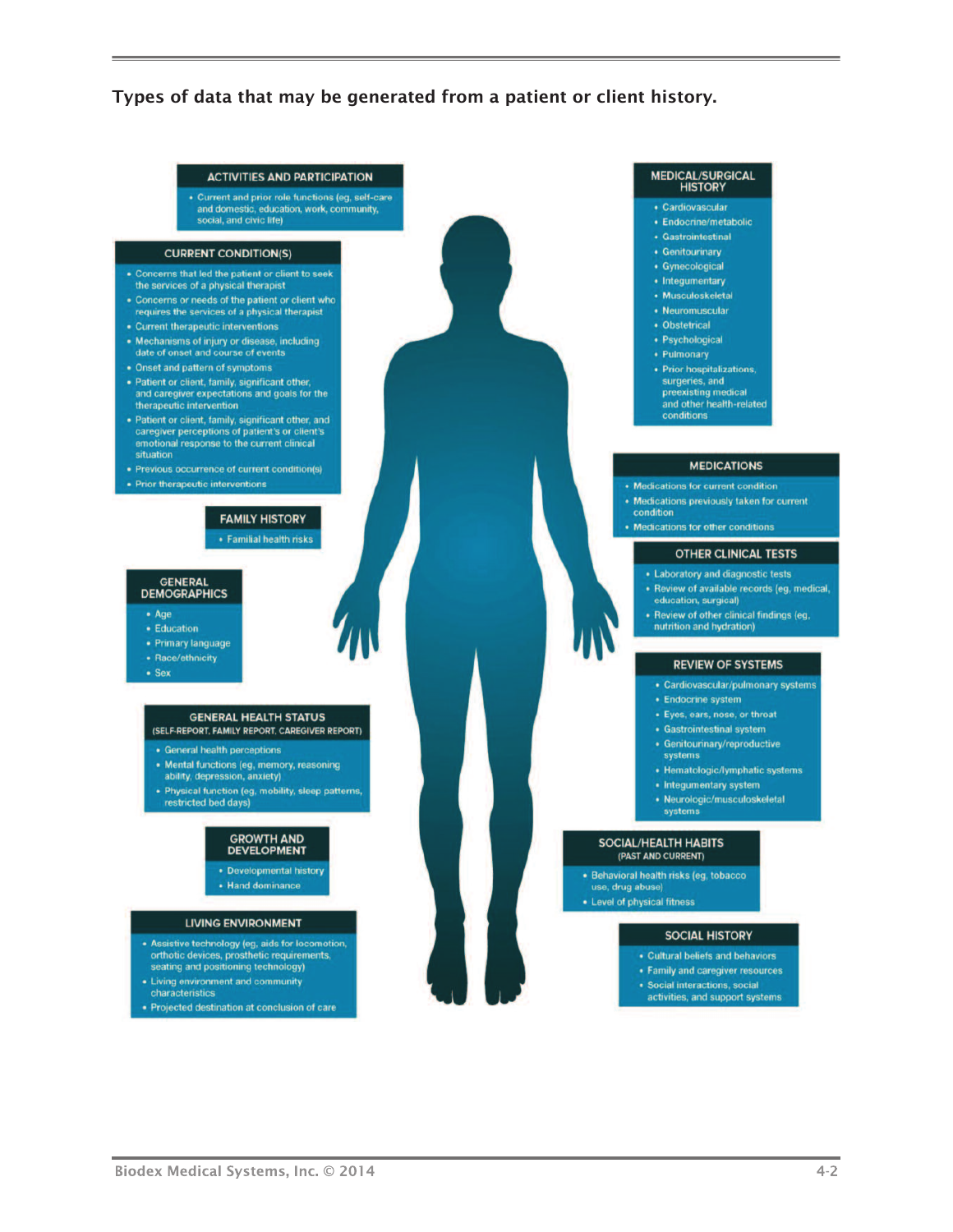# **Examination**

A clinical examination should take place for all patients. It is a screening procedure as well as a means for data collection after reviewing all the body systems. A patient's history is obtained through an interview and review of the patient's record. It includes a social history, employment, work status, living environment and general health status. The data collected from the patient's history provides information which will allow for a hypothesis about the existence and origin of their impairments and functional limitation. The examination should also include a hands-on component with a systems review consisting of cardiovascular health including heart rate, respiratory rate and blood pressure. During the examination of the integumentary system the pliability, integrity, color and texture of the skin should be assessed. During the muscle system review a gross motor assessment should be performed and should include, but not limited to, range of motion and strength. When screening the neuromuscular system coordination, balance, gait, transfers, tone, motor control and motor learning should be screened.

Data should be collected from the comprehensive identification of the patient's history and systems review. This information helps form a diagnostic hypothesis and assists the clinician in determining the needs of the patient. From there, the therapist will be able to select specific tests and measures. Tests and measures are paramount in ruling out causes of impairments and functional limitations. This will determine the diagnosis and prognosis, after which a plan of care can be established.

# **Evaluation**

Physical therapists perform evaluations (clinical judgment) based on the data gathered from the examination. All findings from the history, systems review, and tests and measures assist in establishing the diagnosis, prognosis and plan of care. Factors that influence the type of evaluation performed include the clinical findings, the extent of function loss, social considerations, overall physical function and health status. The findings of the evaluation also reflect how the physical therapist will consider the severity and complexity of the current impairments, functional limitation, disability, the living environment, potential discharge destinations, and social support.

# **Diagnosis**

A diagnosis can be one consisting of a medically-based description or be inclusive of a complex and dimensional description of the patient based on information from the cellular level to the highest level of functioning. Physical therapists use labels to help identify the impact of a condition on function and mobility.

# **Prognosis**

Once the specific findings for a diagnosis have been collected a prognosis can be determined. The details gathered from the patient history, evaluation process and testing will assist in formulating the prognosis. A prognosis is the predicted level of improvement and gain in function for the patient following treatment. When documenting the prognosis, the amount of time it takes for specific functions to occur should be specified. In order to achieve the prognosis, a plan of care must be established. The plan of care includes goals and the intervention plan which will assist in achievement of the goals. Changes in impairments, functional limitations, disabilities and the changes in health wellness and fitness needs are expected to occur as the result of implementing the plan of care. The anticipated goals and expected outcomes in the plan should be measurable and time limited.

# **Intervention**

The intervention is the plan of care designed to improve, enhance and maximize function. The intervention is the purposeful interaction of the physical therapist with the patient. Various physical therapy procedures and techniques are used to produce changes in the condition that are consistent with the diagnosis and prognosis. Decisions about interventions are based on the timely monitoring of the patient's response and progression levels made towards achieving goals.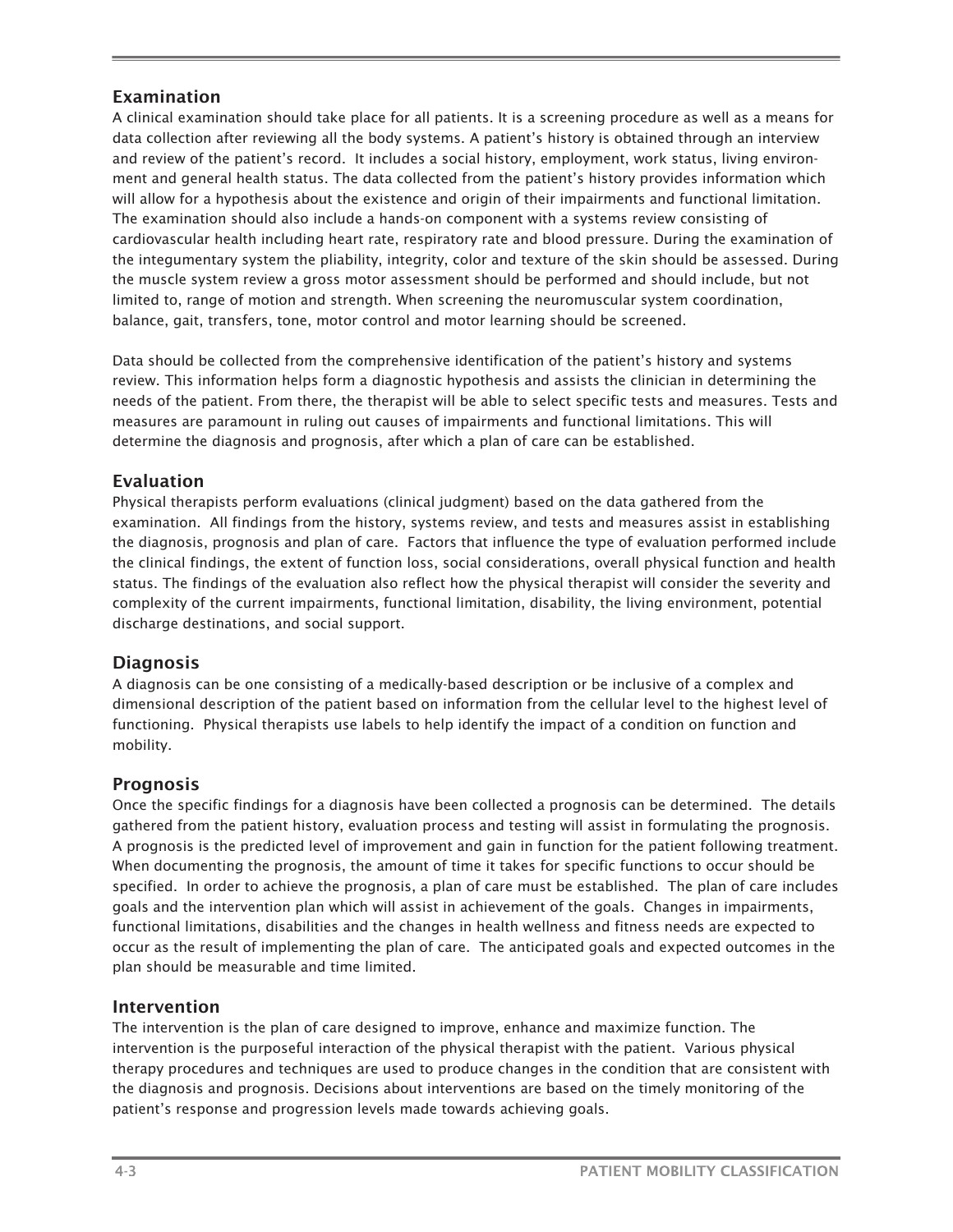### **Outcomes**

Outcomes are the actual results of the plan of care that indicate the impact on functioning. Outcome measures directed toward activity and participation demonstrate the value of physical therapy in helping individuals achieve their identified goals. As the individual progresses through their rehab plan the physical therapist repeatedly will measure the outcomes of the services provided by characterizing or quantifying the impact the intervention had on any or all of the following domains:

- Pathology or health condition
- Impairments in body functions and structures
- Activity limitations
- Participation restrictions
- Risk reduction/prevention
- Health, wellness, and fitness
- Societal resources
- Patient or client satisfaction

# **Selecting Outcome Tools**

The physical therapist selects the appropriate standardized outcome measures to quantify the individual's status initially and during the patient's rehab plan as well as just prior to discharge. The therapist might choose self-report or performance-based tools, or general or specific measures. It is important to use outcome measures pertinent to each specific patient.

### **Establishing a Baseline and Outcome Status**

The use of standardized tests and measures early in the episode of care establishes the baseline status of the individual, providing a means to quantify change in functioning. Beginning with the history, the physical therapist identifies the individual's expectations, perceived need for physical therapist services, personal goals, and desired outcome status. The physical therapist then considers whether the desired goals and outcome status are realistic in the context of the examination data and the resulting evaluation, which includes determining the diagnosis.

Based on this information and the health condition causing the impairments effecting a patient's functions and structures, activity limitations, and participation restrictions, the physical therapist then generates a prognosis intended to predict likely outcomes.

Prior to concluding the episode of care, the physical therapist measures the individual's outcomes. Outcomes identify change in functioning. Based on the results of outcome measurement, the physical therapist determines the outcome status of the patient and whether the goals have been met. The physical therapist documents the individual's status and the rationale for conclusion of care.

Physical therapists gather outcome measurements not only to determine the success of intervention, but also to obtain information about the individual's perspective on progress. Outcome measures can also be used in research to yield reliability and validity of treatment techniques and strategies.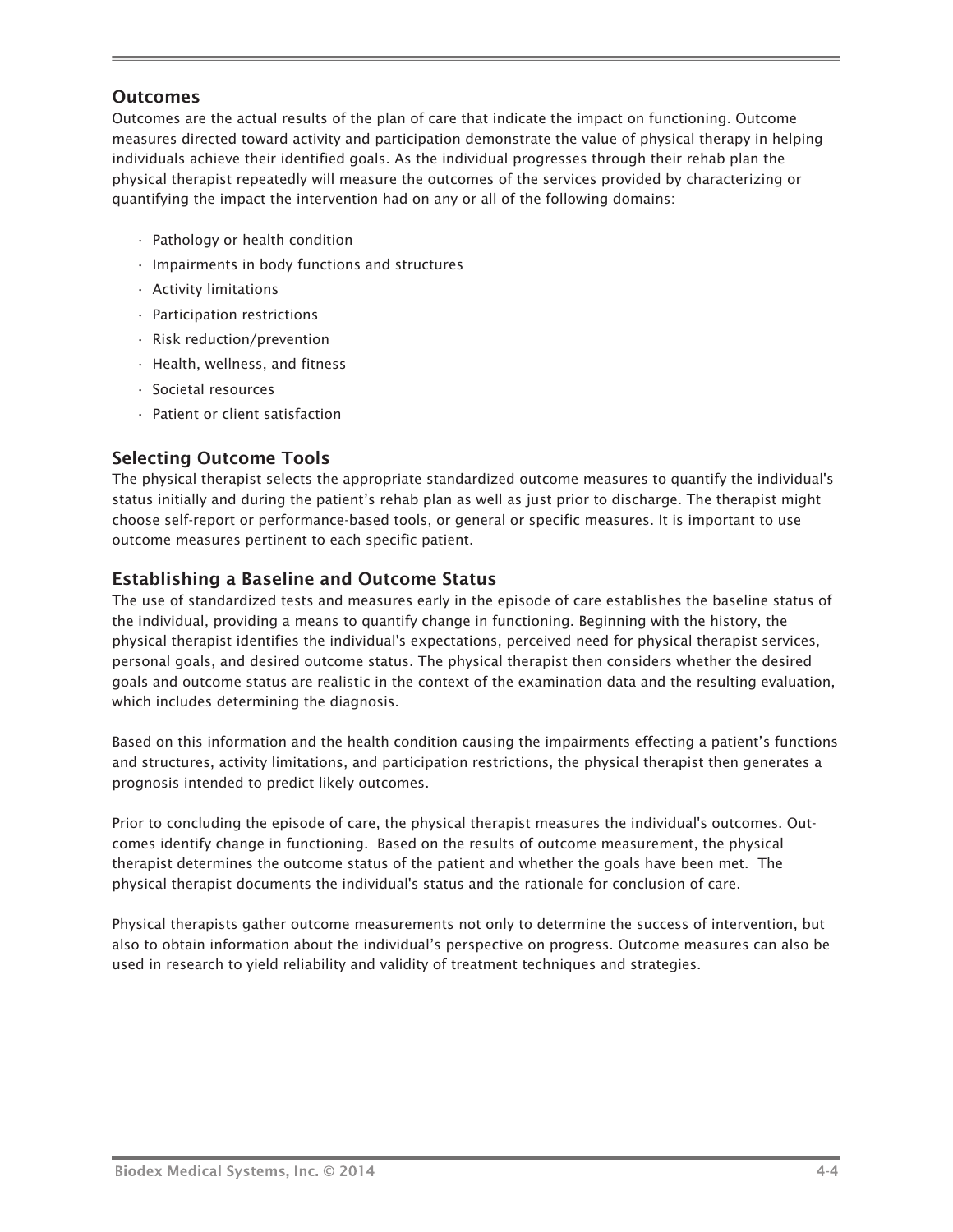# 5. Patient Balance and Mobility Classification

### **Balance Levels**

### **Beginner - Postural Stability and Symmetry**

Beginner activities focus on maintaining good static alignment and symmetry under a variety of environmental and sensory conditions. For each of the activities listed below, you may use either the Postural Stability or Percent Weight Bearing training modes on the Balance System SD. Your choice of training modes will depend on the impairments of the patient and the therapists' goals. For example, a patient with peripheral neuropathy who is showing difficulty with standing on their involved leg may benefit from the Percent Weight Bearing mode of training. The following is a list of the sensory and environmental conditions that can be altered individually or in combination to provide the optimal level of challenge to your patient.

- **• Base of Support Modifications** Alter foot position including wide, narrow, semi-tandem, tandem and single-leg.
- **• Surface Platform Modifications** Alter platform stability level (0-12), add foam.
- **• Vision Modifications** Eyes open (EO), reduced or altered vision (glasses with scotch tape, distracting pattern), Eyes closed (EC).
- **• Head Movements** Vertical, horizontal, diagonal. Alter amplitude and speed as tolerated.
- **• Dual-Task Activities** Add increasing cognitive demand (e.g. backward counting, answering questions).

#### **Intermediate - Dynamic Weight Shifting**

Intermediate balance activities require the client to perform voluntary weight shifting activities. Using the Weight Shift training mode, the client can focus on simple anterior/posterior and medial/lateral weight shifts with visual feedback. The Limits of Stability training mode can be used to challenge both A/P and M/L weight shifts as well as diagonal weight shifts. Maze Control requires even greater control of weight shifting. Additionally, the Balance System SD can be used during numerous functional tasks that incorporate dynamic weight shifting. The following training modes and activities are listed in approximate order of difficulty. Within each training mode or activity, difficulty level can be further adjusted by altering the parameters indicated.

- **• Weight-Shift training** Adjust A/P and M/L skill level and platform stability
- **• Limits of Stability training** Adjust target skill level and platform stability
- **• Maze Control training** Adjust maze skill level and platform stability
- **• Reaching and functional activities** –Face patient away from display screen and have patient perform reaching activities. Modify location, weight, size or location of object and platform stability as tolerated.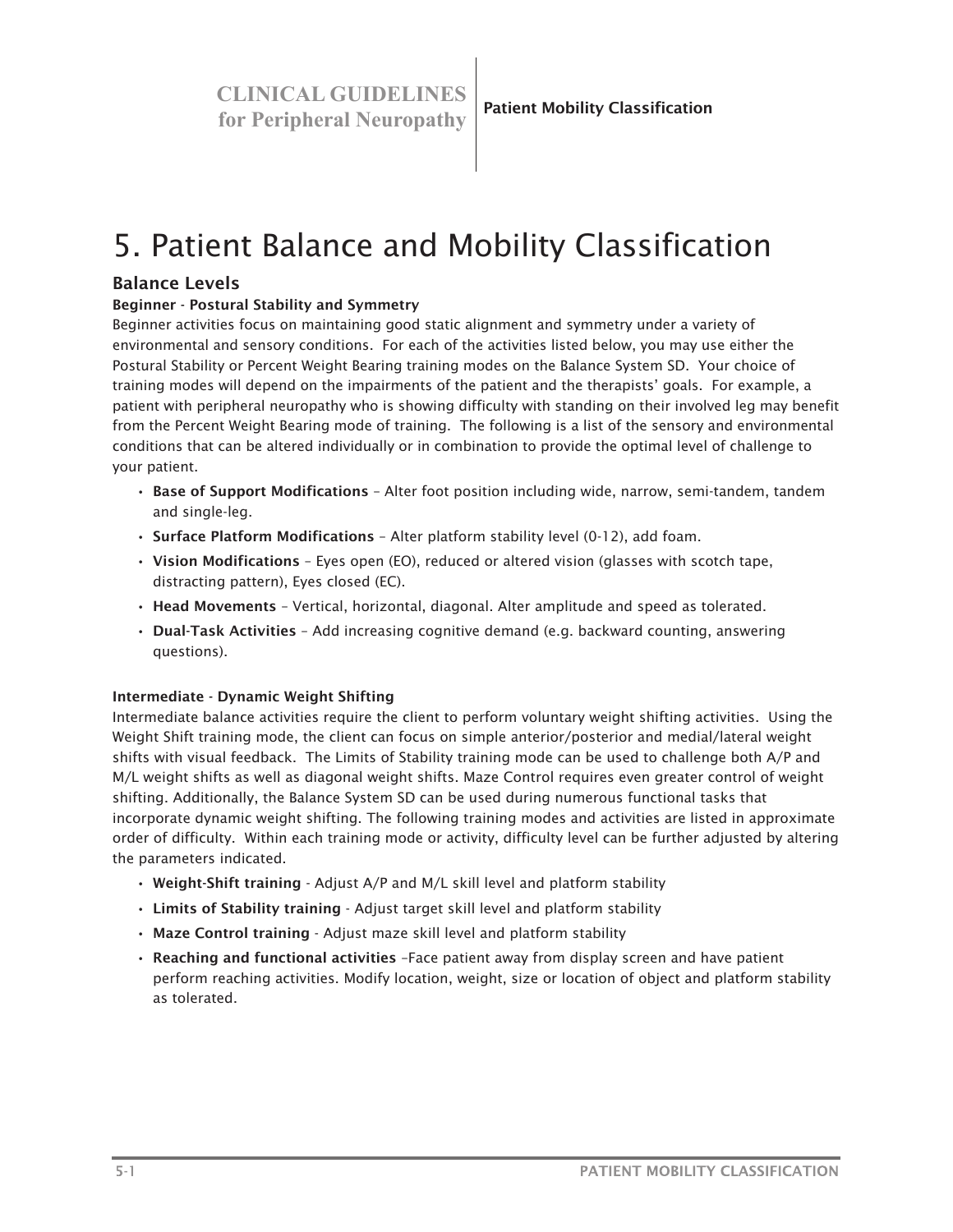#### **Advanced - Reactive Postural Control Training**

Advanced balance activities require the client to respond to unplanned or unanticipated challenges to balance. This type of balance control is essential for reducing fall risk during unintended loss of balance such as during a slip or trip.

- **• Random Control training** Adjust target diameter, target speed and platform stability as tolerated.
- **• Ball/Object toss activity** Position patient on platform facing away from the display unit. Adjust platform stability to desired level in the Postural Stability Training mode. Toss ball or other object altering speed and direction as tolerated in random directions. Use spotter or harness support for fall protection at all times during this task.
- **• Therapist induced perturbations** Adjust platform stability to desired level in the Postural Stability Training mode. Therapist can induce unexpected perturbations by pushing gently on the patient's torso or using their foot to push on the platform. Use spotter or harness support for fall protection at all times during this task.

| <b>CATEGORY</b> | <b>PATIENT CHARACTERISTICS</b>                                                                                                                                                                    |  |
|-----------------|---------------------------------------------------------------------------------------------------------------------------------------------------------------------------------------------------|--|
| Level 1         | Unable to stand or ambulate                                                                                                                                                                       |  |
| Level 2         | Stands for $<$ 2 min with UE support and significant<br>physical assistance                                                                                                                       |  |
| Level 3         | Stands for 2-5 min with UE support and /or minimal<br>physical assistance. May ambulate short distance with<br>an assistive device and physical assistance                                        |  |
| Level 4         | Stands greater than 5 minutes with limited to no<br>UE support and no physical assistance. Likely ambulates<br>with the use of an assistive device an no greater than<br>contact guard assistance |  |
| Level 5         | Stands greater than 5 minutes without UE support or<br>physical assistance. Likely ambulates without assistive<br>device with no greater than supervision level                                   |  |

### **Mobility Levels.**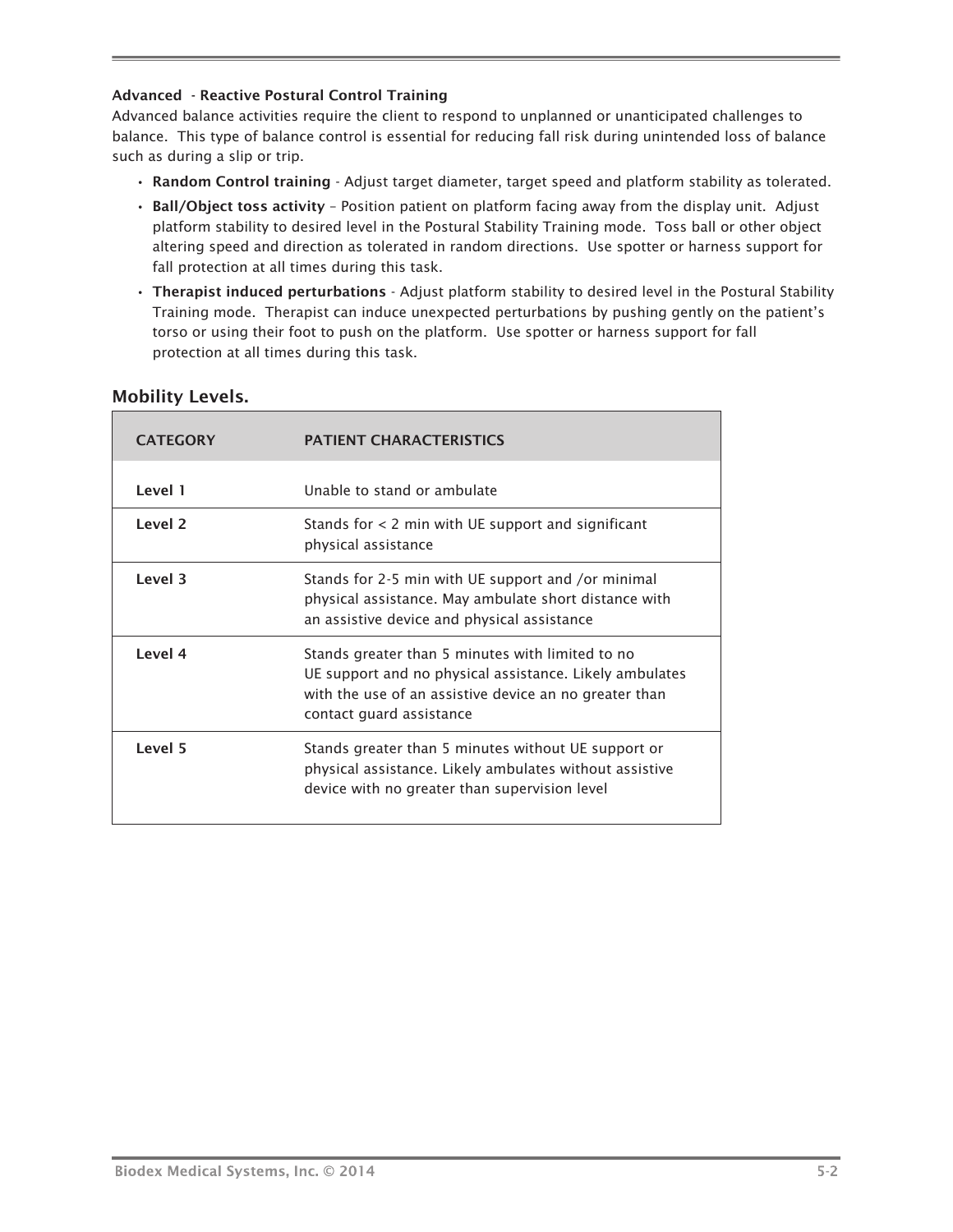# 6. Testing/Training

### **Application of the Biodex Balance System SD for Patients with Peripheral Neuropathy based on Patient Mobility Classification**

The following Clinical Resource Guide is designed to provide basic information for choosing tests and treatments when using the Balance System SD. It is not intended to be used as a protocol or to replace your clinical judgment.

#### **Balance Testing**

Several factors are most likely to influence what test(s) you will choose for your patient. One is the functional level of your patient and the other is the patient's diagnosis/impairments. The following tables show common test and training choices based on functional levels and diagnosis/impairments as described below. You will generally use a combination of both functional level and diagnosis to select the appropriate test(s) for your patient. As a general rule, if time and patient tolerance allows, perform at least one test for static standing (Postural Stability Test) and a dynamic test mCTSIB, Fall Risk Test or Limits of Stability test.

| <b>PATIENT MOBILITY LEVEL</b> | <b>BALANCE TESTING</b>                                                            | <b>BALANCE SYSTEM SD TESTS</b>                                                                                                                                                                                                                                                    |
|-------------------------------|-----------------------------------------------------------------------------------|-----------------------------------------------------------------------------------------------------------------------------------------------------------------------------------------------------------------------------------------------------------------------------------|
| Level 1                       | N/A                                                                               | Patient unable to stand not appropriate<br>for Balance System SD testing.                                                                                                                                                                                                         |
| Level <sub>2</sub>            | <b>Postural Stability Test</b>                                                    | Use Static Platform setting. Due to<br>poor endurance increase rest time<br>between trials and duration. May need<br>elevated mat or raised chair due to<br>weakness and poor standing tolerance.                                                                                 |
| Level 3                       | <b>Postural Stability Test</b><br>mCTSIB Test                                     | Patient may not be able to tolerate all<br>three tests in single testing session<br>due to poor standing tolerance. May<br>need assistance of raised chair or<br>elevating mat to position patient to<br>stand. Begin with Postural Stability<br>and if tolerated perform mCTSIB. |
| Level 4                       | mCTSIB<br>Limits of Stability<br><b>Fall Risk Test</b>                            | Patient may require rests between<br>each test but would likely be able to<br>complete two to three in a single test<br>session. Adjust stability of platform<br>as per patient tolerance. Determine<br>testing based on patient's endurance<br>and tolerance to testing.         |
| Level 5                       | Postural Stability Test<br>mCTSIB<br>Limits of Stability<br><b>Fall Risk Test</b> | Adjust platform stability to patient<br>tolerance. Patient would likely<br>tolerate two or more of these tests.                                                                                                                                                                   |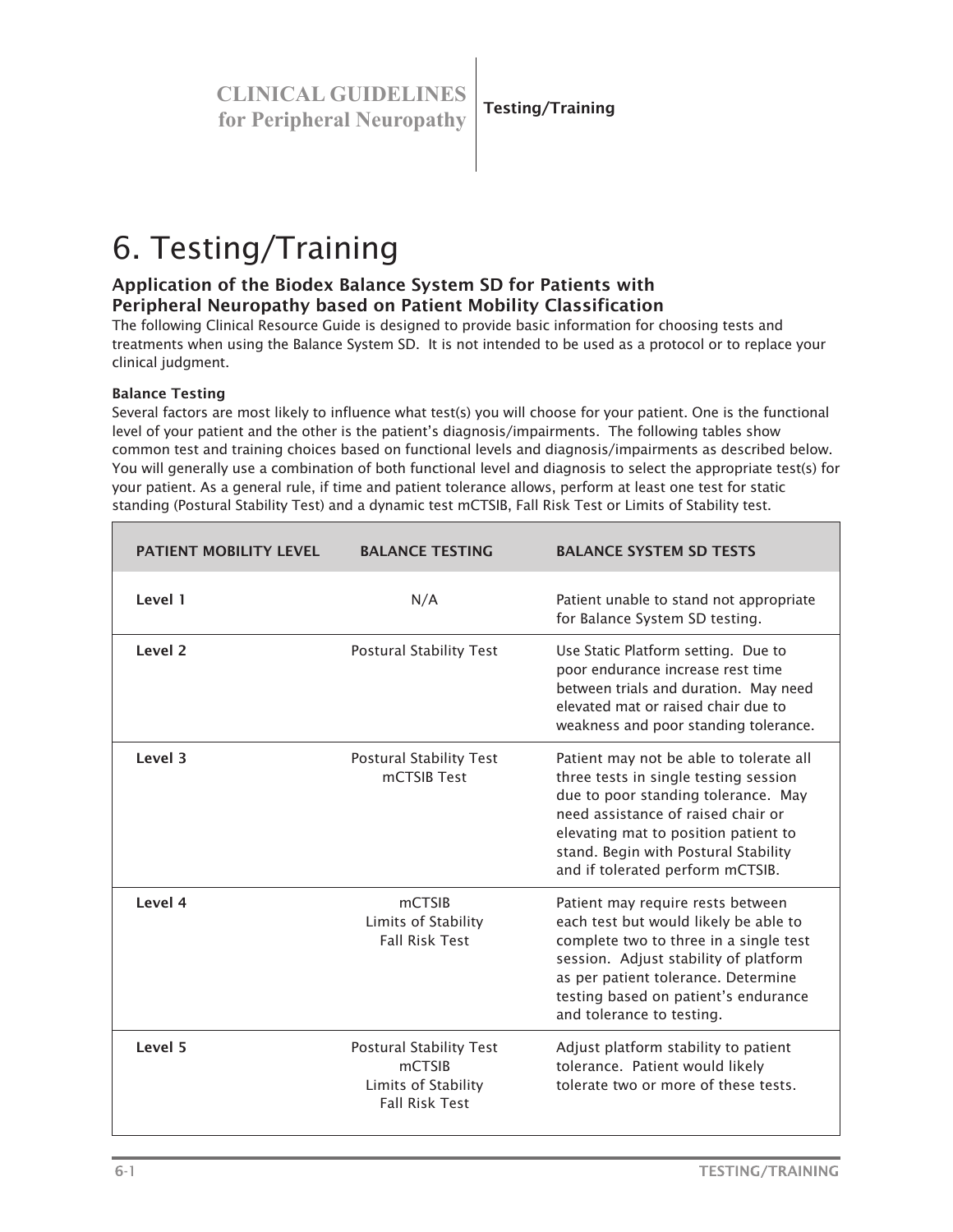#### **Balance Training**

Similar to testing, choosing the appropriate training activities will depend on both the functional level of your patient and their specific diagnosis/impairments. Use the tables below to help select appropriate training activities. On pages 5-1 to 5-2 you will find a description of the Balance System SD training activities organized into three different levels that are referred to in the tables below.

| <b>PATIENT LEVEL</b> | <b>BALANCE TRAINING</b>                                                                         | <b>BALANCE SYSTEM SD TRAINING</b> <sup>b</sup>                                                                                                |
|----------------------|-------------------------------------------------------------------------------------------------|-----------------------------------------------------------------------------------------------------------------------------------------------|
| Level 1              | N/A                                                                                             | May not be appropriate for<br>Balance System SD training. May<br>tolerate with harness support and<br>combined use of Unweighing System       |
| Level <sub>2</sub>   | Postural Stability<br>Percent Weight Bearing<br>Weight Shifting                                 | Initiate beginner <sup>a/b</sup> level balance activities<br>progressing as tolerated generally<br>starting with static platform settings.    |
| Level 3              | Postural Stability<br>Weight Shifting<br>Percent Weight Bearing<br>Limits of Stability Training | Incorporate both beginner and<br>intermediate <sup>b</sup> level balance activities.<br>Decrease stability level of platform<br>as tolerated. |
| Level 4              | Postural Stability<br>Limits of Stability Training<br>Maze Control                              | May tolerate beginner through advanced <sup>b</sup><br>level balance activities. Increase difficulty<br>level and time as tolerated.          |
| Level 5              | Postural Stability<br>Limits of Stability Training<br>Maze Control<br><b>Random Control</b>     | Will likely focus on intermediate and<br>advanced <sup>b</sup> level balance activities.                                                      |

<sup>a</sup> For beginner level patients, placing the Balance System SD next to an elevating mat table may be helpful for getting patient *on and off unit.*

*<sup>b</sup> Refer to detailed description of balance levels on page 5-1.*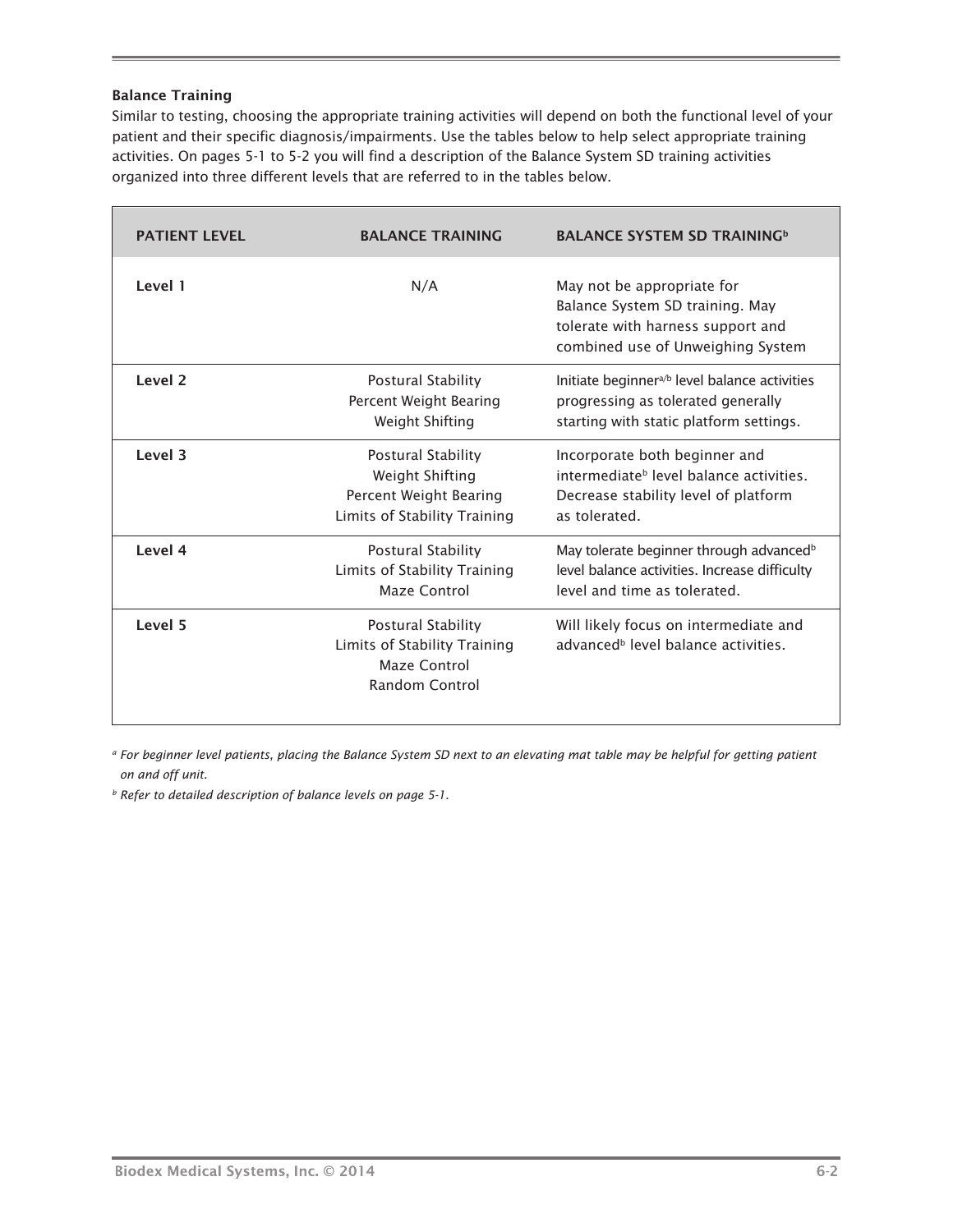# **Clinical Forms**

# 7. Clinical Forms

# **Balance System SD Activity Tracking Form**

| <b>Mobility Levels 2-3</b> | <b>Beginner Training Activities: Postural Stability and Symmetry</b><br>PSTR = Postural Stability Training Mode WSTR = Weight Shift Training Mode                         |                                                           |                                                        |                                                       |                                                                         |      |      |
|----------------------------|---------------------------------------------------------------------------------------------------------------------------------------------------------------------------|-----------------------------------------------------------|--------------------------------------------------------|-------------------------------------------------------|-------------------------------------------------------------------------|------|------|
| Exercise #                 | <b>SD Training Mode</b><br>PSTR or<br><b>WSTR</b>                                                                                                                         | <b>Vision</b><br>Open<br>Reduced<br>Closed<br>Conflicting | Task<br>None, Head<br>Turns.<br>Cognitive/Dual<br>Task | <b>Platform</b><br><b>Stability Level</b><br>$(1-12)$ | <b>Stance</b><br>Norm, Narrow,<br>Semi-Tandem,<br>Tandem, Single<br>Leg | Time | Reps |
|                            |                                                                                                                                                                           |                                                           |                                                        |                                                       |                                                                         |      |      |
| <b>Mobility Levels 3-4</b> | <b>Intermediate Training Activities: Dynamic Weight Shifting</b><br>PSTR = Postural Stability Training Mode, WSTR = Weight Shift Training Mode, LOS = Limits of Stability |                                                           |                                                        |                                                       |                                                                         |      |      |
| Exercise #                 | <b>SD Training Mode</b><br>PSTR, WS, LOS, Maze, Random<br>or other activity (describe)                                                                                    |                                                           | <b>Skill Level</b><br>$(1-3)$                          |                                                       | <b>Stability Level</b><br>$(1-12)$                                      | Time | Reps |
|                            |                                                                                                                                                                           |                                                           |                                                        |                                                       |                                                                         |      |      |
|                            |                                                                                                                                                                           |                                                           |                                                        |                                                       |                                                                         |      |      |
|                            |                                                                                                                                                                           |                                                           |                                                        |                                                       |                                                                         |      |      |
| <b>Mobility Levels 4-5</b> | <b>Advanced Training Activities: Reactive Postural Control</b>                                                                                                            |                                                           |                                                        |                                                       |                                                                         |      |      |
| Exercise #                 | <b>Activity</b><br>Random Control Training, Ball toss,<br>Therapist induced perturbations                                                                                 |                                                           | <b>Stability Level</b><br>$(1-12)$                     | <b>Time</b>                                           | Reps                                                                    |      |      |
|                            | Describe:                                                                                                                                                                 |                                                           |                                                        |                                                       |                                                                         |      |      |
|                            | Describe:                                                                                                                                                                 |                                                           |                                                        |                                                       |                                                                         |      |      |
|                            | Describe:                                                                                                                                                                 |                                                           |                                                        |                                                       |                                                                         |      |      |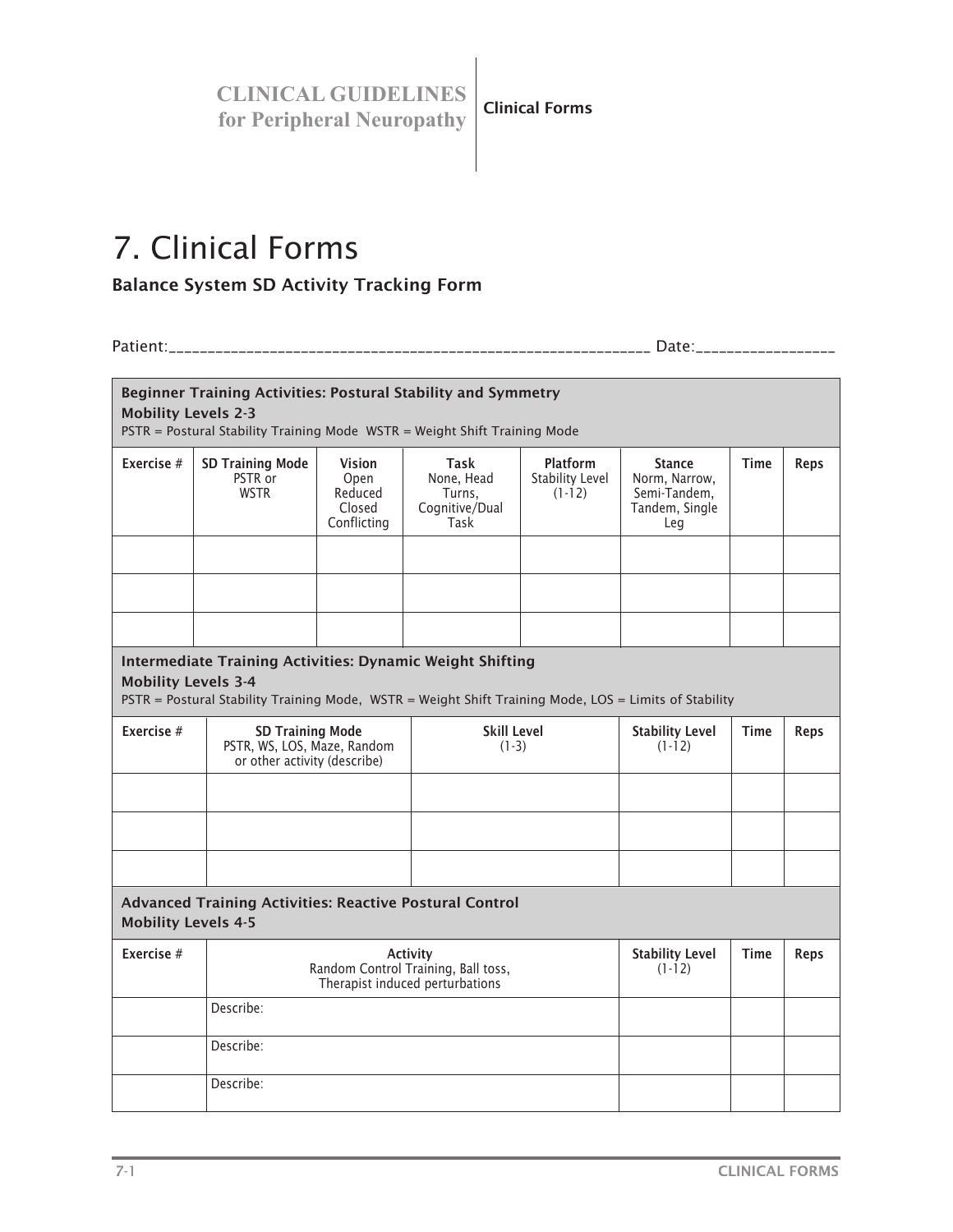# 8. Bibliography

# **Bibliography**

Kutty, N.A. , Majida, N. A., (2013). Effects of multisensory training on balance and gait in persons with type 2 diabetes. A randomized controlled trial. DCID,v24i2.206. doi:http://www.dcicj.org

Salsabili, H., Bahrpeyma, F., Forugh, B., Ranjabali, S., (2010). Dynamic stability training improves standing balance control in neuropathic patients with type 2 diabetes. JRRD, volume 48 (number 2), 775-786. http://www.umin.ac.jp/ctr/index.htm

Akbari, M., Jafari, H., Moashashaee, A., Forugh, B., (2012). Do diabetic neuropathy patients benefit from balance training? JRRD, volume49 (number 2), 333-338.

Horak, F., Henry, S., Shumway-Cook, A., (1997). New insights for treatment of balance disorders. Journal of the American Physical Therapy Association. 77, 517-533.

Rucker, J., McDaid, JM., Kludging, P. (2012). Executive function and type 2 diabetes: Putting the pieces together. Journal l of the American Physical Therapy Association. 92: 454-462.

Tutill, L. Hastings, M., Mueller, M., (2012). A moderate-intensity weight bearing exercise program for a person with type2 diabetes and peripheral neuropathy. Journal of the American Physical Therapy Association. 92:133-141.

Van de Wes, P., Irrgang, J., (2014). Roadmap for publishing clinical practice guidelines in PTJ. Journal of the American Physical Therapy Association. 94:753-756.

Brach, J., Talkowski, J., Strotmeyer, E., Newman, A., (2008). Diabetes Mellitus and gait dysfunction explanatory factors. Journal of the American Physical Therapy Association. 88: 1365-1374.

Giacomozzi, C., Caselli, A., Macellari, V., Giurato, L., Lardieri, L., Uccioli, L., (2002). Walking strategy in diabetic patients with peripheral neuropathy. Diabetes Care, volume25 (number25), 1451-1457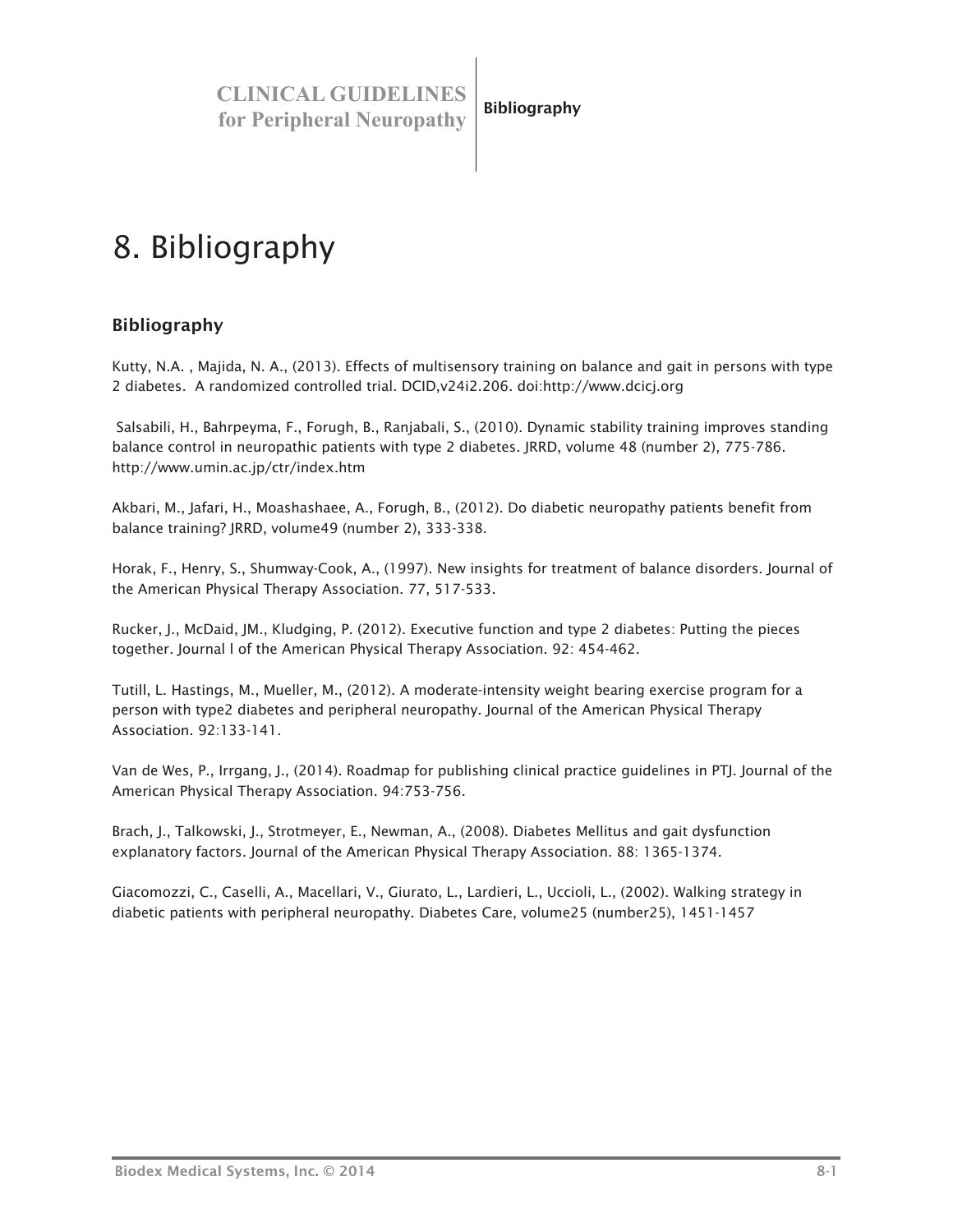# Diagnosis Specific Testing and Treatment Guide

### **Peripheral Neuropathy**

Introduction: Peripheral neuropathy is a neurological disorder that involves damage or disease of the peripheral nervous system. Diabetes is one of the most common causes of neuropathy, while another large percentage of cases are idiopathic in nature. Balance and gait deficits are common in peripheral neuropathy and play a major role for increasing fall risk. The following tables identify how Biodex products can be used in the comprehensive management of balance and gait disorders for individuals with peripheral neuropathy. For more detailed information on the use of Biodex medical devices for testing and treatment, visit www.biodex.com/physmed.

| <b>BALANCE</b>                            |                                                                                                             |                                                                                                                                                                     |                                                                                                                                                                                                                                                                                                                                                                                            |  |
|-------------------------------------------|-------------------------------------------------------------------------------------------------------------|---------------------------------------------------------------------------------------------------------------------------------------------------------------------|--------------------------------------------------------------------------------------------------------------------------------------------------------------------------------------------------------------------------------------------------------------------------------------------------------------------------------------------------------------------------------------------|--|
| <b>IMPAIRMENT</b>                         | <b>EFFECT ON BALANCE</b>                                                                                    | <b>TESTING</b>                                                                                                                                                      | <b>TREATMENT</b>                                                                                                                                                                                                                                                                                                                                                                           |  |
| ↓LE muscle strength.<br>distal > proximal | ↓ability to use ankle<br>strategies effectively<br>↓ weight shift ability<br>↓ ability to take rapid steps. | <b>Balance System SD:</b><br>Postural Stability or<br>Fall Risk Test and Limits<br>of Stability<br><b>BioSway: Postural</b><br>Stability and Limits<br>of Stability | Balance System SD / BioSway: Progress as<br>tolerated through the training modes in order of<br>difficulty: Postural Stability or<br>Percent Weight Bearing → Weight Shift<br>Training→Limits of Stability→Maze<br>Control→Random Control Training<br>FreeStep SAS: Reaching, Ball toss, rapid<br>stepping and turning in safety harness<br>System 4 Pro: Ankle and knee strength training |  |
| ↓LE proprioception<br>distal > proximal   | $\downarrow$ balance especially when<br>vision is compromised and<br>on compliant surfaces                  | <b>Balance System SD:</b><br>m-CTSIB<br><b>BioSway: m-CTSIB</b>                                                                                                     | Balance System SD / BioSway: Postural Stability<br>Training with vision reduced, add head<br>movement and $\downarrow$ platform stability or add<br>foam as tolerated<br>FreeStep SAS: Over ground walking on<br>unstable surfaces, balance and gait activities<br>with vision reduced                                                                                                     |  |

| GAIT                                           |                                                                                                              |                                                                                                                           |                                                                                                                                                                                                                                                                                                                                                                         |  |
|------------------------------------------------|--------------------------------------------------------------------------------------------------------------|---------------------------------------------------------------------------------------------------------------------------|-------------------------------------------------------------------------------------------------------------------------------------------------------------------------------------------------------------------------------------------------------------------------------------------------------------------------------------------------------------------------|--|
| <b>IMPAIRMENT</b>                              | <b>EFFECT ON GAIT</b>                                                                                        | <b>TESTING</b>                                                                                                            | <b>TREATMENT</b>                                                                                                                                                                                                                                                                                                                                                        |  |
| ↓LE muscle strength,<br>$>$ proximal           | $\downarrow$ step length<br>↓step symmetry<br>$\downarrow$ push-off<br>1 toe-clearance<br>$\downarrow$ speed | Gait Trainer 3 /<br>RTM600 Treadmill:<br>Gait Trainer<br><b>Summary Report</b><br>System 4 Pro: Ankle<br>and knee testing | Gait Trainer 3 / RTM600 Treadmill: Gait distal<br>training with visual and auditory feedback<br>for step length, symmetry and speed<br>System 4 Pro: Ankle and knee strength<br>training                                                                                                                                                                                |  |
| ↓LE proprioception<br>distal > proximal        | t base of support<br>t double support time<br>↓ walking ability when<br>vision reduced                       | Gait Trainer 3 /<br>RTM600 Treadmill:<br>Gait Trainer<br><b>Summary Report</b>                                            | Gait Trainer 3 / RTM600 Treadmill: Gait<br>training with visual feedback for step length,<br>symmetry and speed.<br>Unweighting System w/Treadmill - Use<br>Unweighting System for safety during gait<br>activities with vision reduced or altered<br>surfaces<br>FreeStep SAS: Over ground walking on<br>unstable surfaces and gait activities with<br>vision reduced. |  |
| 1 endurance<br>secondary to<br>de-conditioning | $\downarrow$ walking distance<br>and community ambulation.                                                   | Gait Trainer 3 /<br>RTM600 Treadmill:<br>2 or 6 minute walk test                                                          | Gait Trainer 3 / RTM600 Treadmill: Increase<br>time and speed while maintaining appropriate<br>cardiovascular training parameters.<br>BioStep Semi-Recumbent Elliptical: Build<br>whole body endurance and/or use for patients<br>not appropriate for treadmill training.                                                                                               |  |